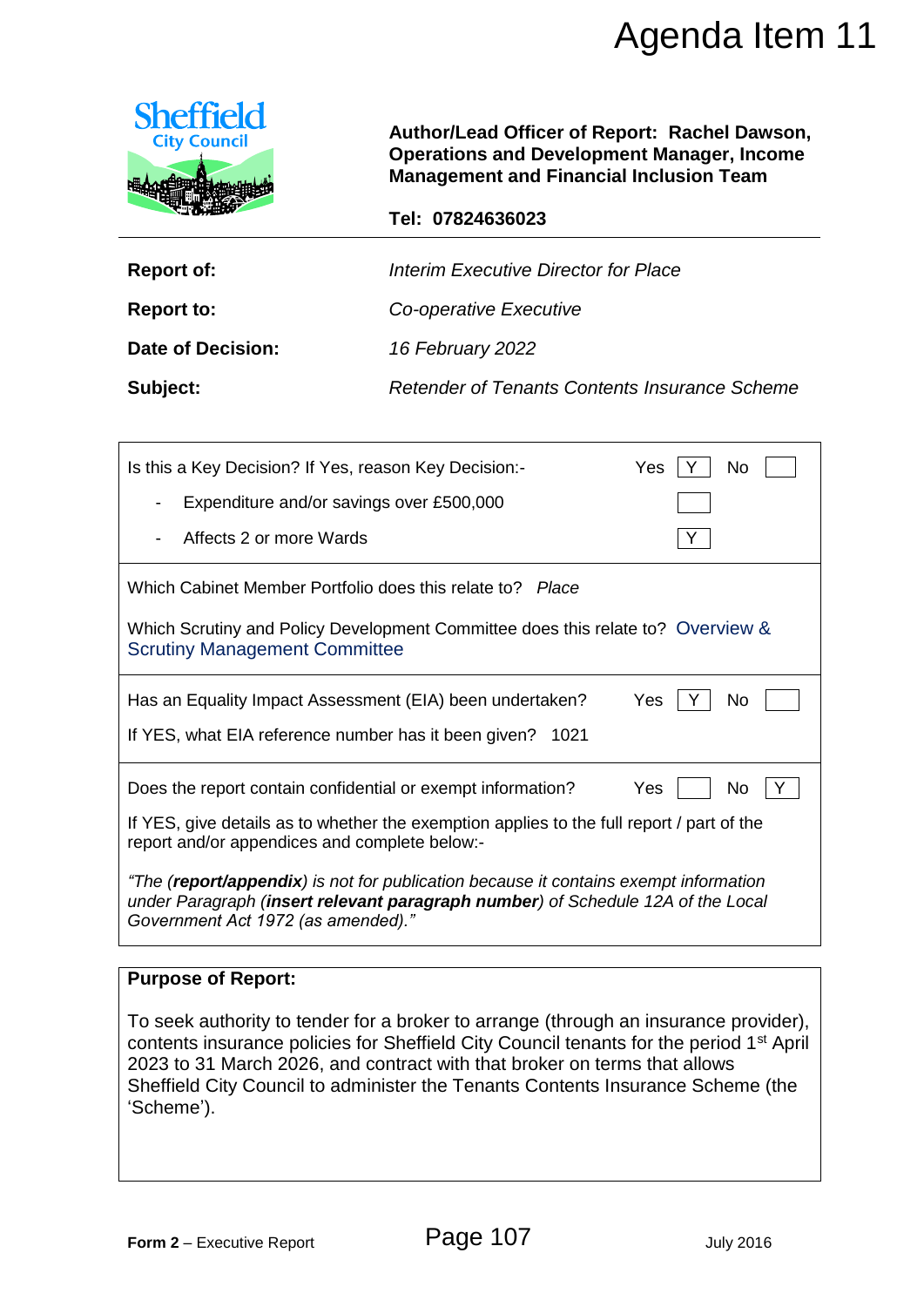#### **Recommendations:**

That the Cooperative Executive -

- i. Notes the contents of the report.
- ii. Approves the council undertaking a full tender for a broker to arrange (through an insurance provider), contents insurance policies for Sheffield City Council tenants for the period 1st April 2023 to 31 March 2026, and contract with that broker on terms that allows Sheffield City Council to administer the Tenants Contents Insurance Scheme (the 'Scheme').
- *iii.* To the extent not already delegated to them by the Leader's Scheme of Delegation, delegate authority to the Executive Director of Place, in consultation with the Director of Legal and Governance and Director of Finance and Commercial Services to prepare and execute all required documentation and take steps to implement these recommendations.

#### **Background Papers:**

*(Insert details of any background papers used in the compilation of the report.)*

|              | Lead Officer to complete:-                                                                                                                                                                                                                                                                                                                                  |                                                                                |  |  |  |
|--------------|-------------------------------------------------------------------------------------------------------------------------------------------------------------------------------------------------------------------------------------------------------------------------------------------------------------------------------------------------------------|--------------------------------------------------------------------------------|--|--|--|
| $\mathbf{1}$ | I have consulted the relevant departments<br>in respect of any relevant implications                                                                                                                                                                                                                                                                        | Finance: Karen Jones                                                           |  |  |  |
|              | indicated on the Statutory and Council<br>Policy Checklist, and comments have<br>been incorporated / additional forms                                                                                                                                                                                                                                       | Legal: Marcia McFarlane                                                        |  |  |  |
|              | completed / EIA completed, where<br>required.                                                                                                                                                                                                                                                                                                               | Equalities: Louise Nunn                                                        |  |  |  |
|              | Legal, financial/commercial and equalities implications must be included within the report and<br>the name of the officer consulted must be included above.                                                                                                                                                                                                 |                                                                                |  |  |  |
| 2            | <b>EMT member who approved</b><br>submission:                                                                                                                                                                                                                                                                                                               | Mick Crofts - Approved at Portfolio Leadership<br>Team Meeting 12 January 2022 |  |  |  |
| 3            | <b>Cabinet Member consulted:</b>                                                                                                                                                                                                                                                                                                                            | Councillor Josie Paszek on behalf of Councillor<br>Paul Wood                   |  |  |  |
| 4            | I confirm that all necessary approval has been obtained in respect of the implications indicated<br>on the Statutory and Council Policy Checklist and that the report has been approved for<br>submission to the Decision Maker by the EMT member indicated at 2. In addition, any<br>additional forms have been completed and signed off as required at 1. |                                                                                |  |  |  |
|              | <b>Lead Officer Name:</b><br>Rachel Dawson                                                                                                                                                                                                                                                                                                                  | <b>Job Title:</b><br><b>Operations and Development Manager</b>                 |  |  |  |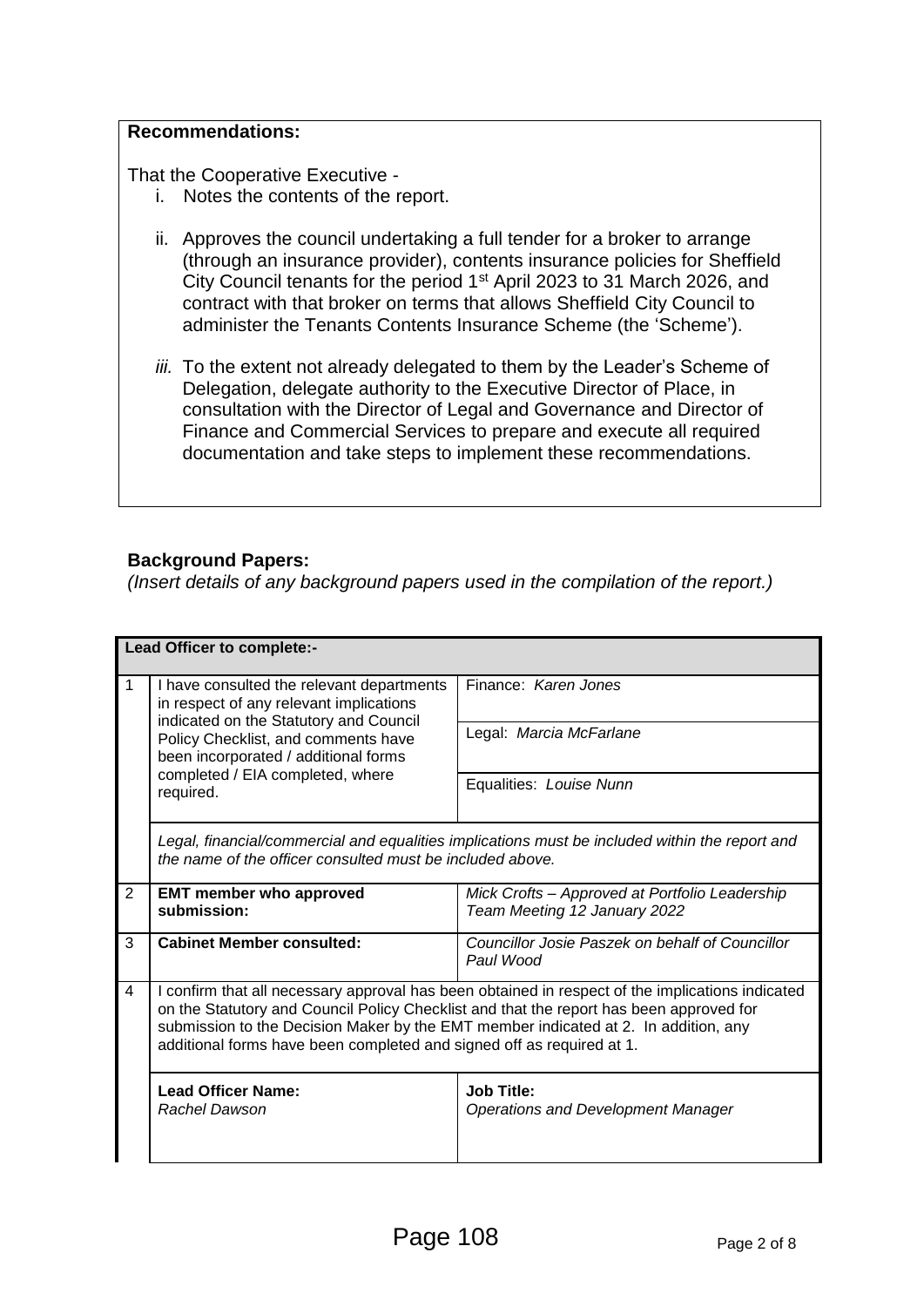**Date:** *29 November 2021*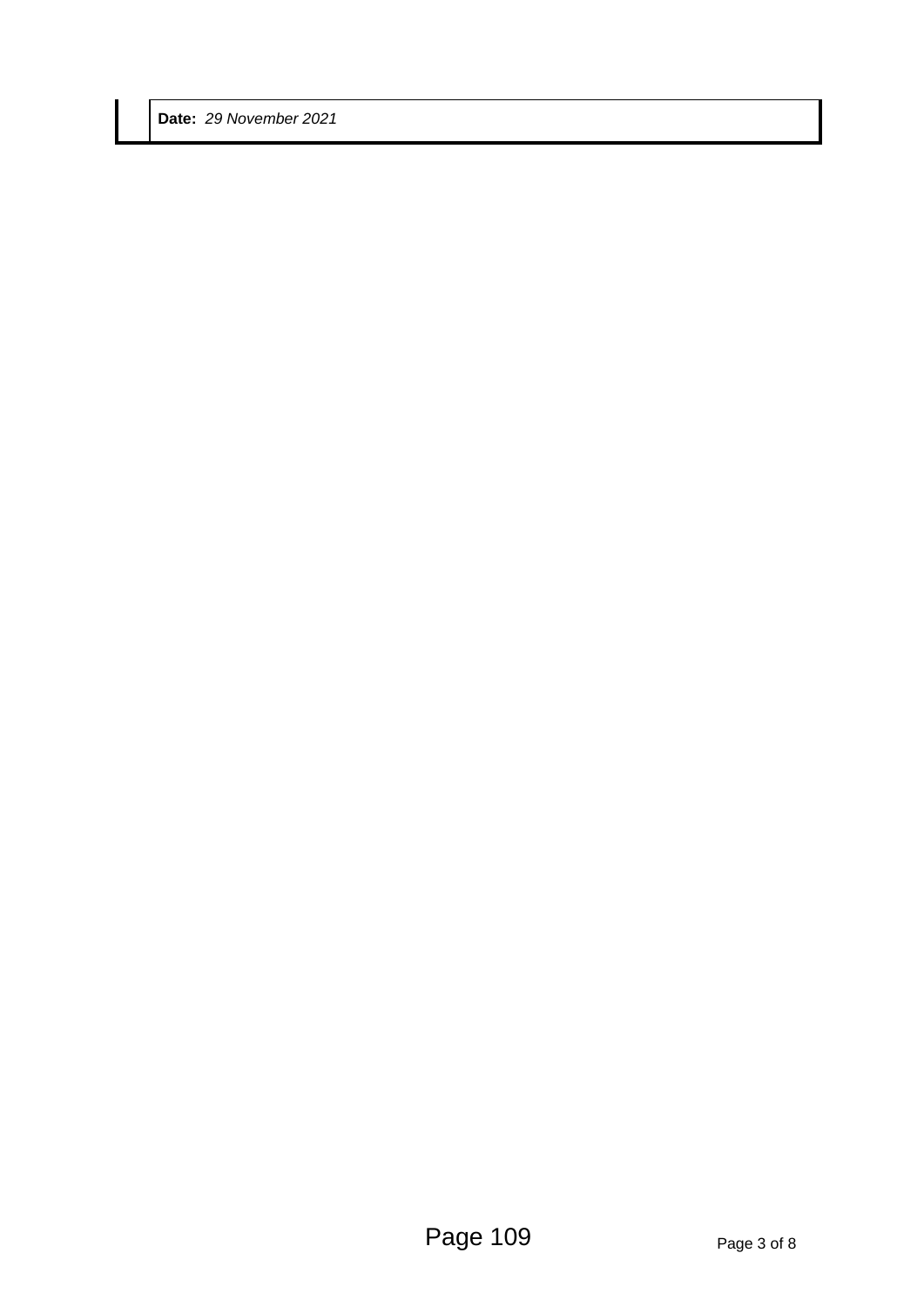# **1. PROPOSAL**

- 1.1 Sheffield City Council ('The Council') currently participates in a scheme that makes contents insurance available to its tenants. The scheme offers tenants the opportunity to purchase affordable contents insurance at competitively priced rates per £1000 insured and other benefits such as no excess in the event of a claim, accidental damage included as standard and a "new for old" replacement.
- 1.2 The Council administers the scheme via its current broker AON and their recommended insurer Aviva. The Council's contract with AON allows the Council to receive a commission that covers the cost of administering the scheme only; and for the Council informs tenants of the scheme, provides information about the scheme and where required the Council assists with completing the relevant policy documents. Tenants decide whether the scheme suits their needs and if so, enter separate agreements with the insurer; the Council has no contract with the insurer. This scheme is an important facility for some tenants who may not be able to secure contents insurance elsewhere due to their financial means or poor credit rating and the associated support with forms is also very helpful to tenants.
- 1.3 In 2015 the Council contracted with AON under a fixed price agreement for the period  $1<sup>st</sup>$  April 2015 to  $1<sup>st</sup>$  April 2018, with the option to extend on the same rates for a further two years which took the contract to 2020. Due to disruption caused by Covid 19 pandemic the council extended the contract further to 31 March 2022 with tenants receiving more favourable terms. An additional extension until 31 March 2023 has been agreed to allow time for a full tender process.
- 1.4 Some SCC tenants may be unable to secure contents insurance elsewhere due to financial means or poor credit rating.
- 1.5 The Association of British Insurers are deeply concerned about the low levels of renters, particularly low-income renters, who do not have tenant content insurance in place. There is currently a Treasury Working Group in place looking at specific interventions to improve the situation. It is widely viewed that those without contents insurance in place are less financially resilient. One of the main hurdles identified in the Treasury Working Group was a lack of availability to a scheme to all tenants. Although the Council is not legally obligated to provide a scheme, it is in both the tenants and the Councils best interest.
- 1.6 The proposal is for the Council to undertake a full tender process to test the 'Tenants Contents Insurance' market, identify and contract with a provider for the best possible terms for the Council's tenants, with the new contract between the Council and broker starting on 1 April 2023. Regardless the terms for tenants, the Council will only recover it's administration costs.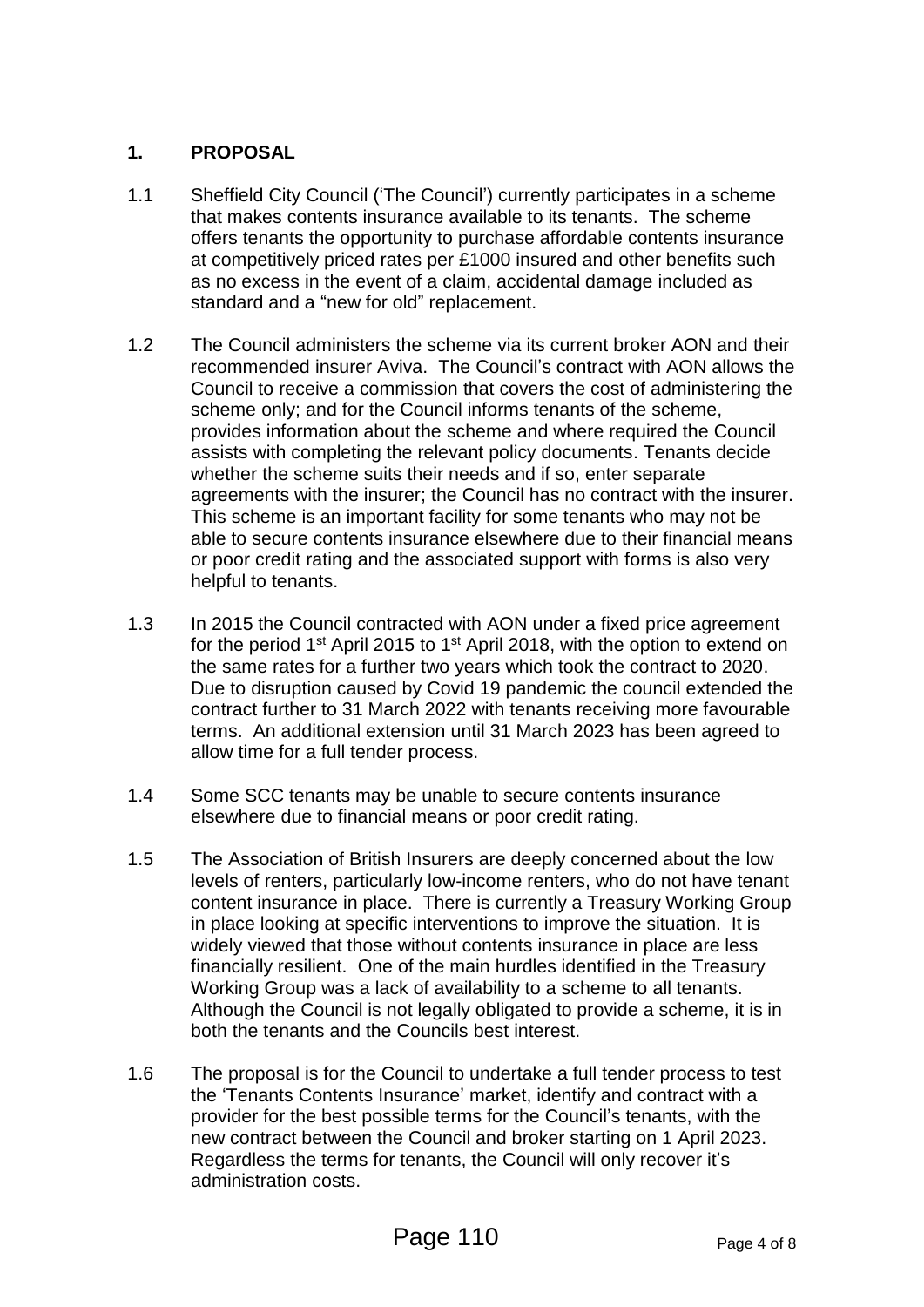- 1.7 The new contract will allow Sheffield City Council to continue giving our tenants the opportunity to purchase affordable contents insurance by collecting charges from Sheffield City Council tenants who sign up to the scheme and supporting those tenants to make an application to the Tenants Contents Insurance Sceme.
- 1.8 As a Local Authority and Social Landlord the Council must be open and transparent in commercial dealings. The Tenants Contents Insurance market has developed since the Council first entered the current contract and provision has undoubtedly changed since then. Going to tender for this insurance provision will be a good commercial opportunity to explore the wide possibilities of insurers in this market, get competitive quotations which will inevitably benefit our tenants. The Council is not a party to the insurance policy with tenants.
- 1.9 Alternatively there is the possibility of using the NHC (Northern Housing Consortium) Framework however this few participants and we are concerned the tender could miss other competitive specialist insurers not on the Framework.
- 1.10 The tender will include robust specification and evaluation methodology. The successful provider will be required to explore social value in the context of their industry; this could include considerations on claims handling, how quickly tenants insurance claims are settled, the quality of communications with our tenants, the insurers complaints procedure and any social value investments connected with the premiums tenants will pay.
- 1.11 As there may be a period of exit from current arrangements and mobilisation of the new arrangements the tender should be out to market by January 2022 to enable contract start of 1 April 2023.

# **2. HOW DOES THIS DECISION CONTRIBUTE ?**

- 2.1 By seeking the best value option for our tenants we are supporting the Councils "One Year Plan". It helps us achieve the Councils priorities under the "Our Council" theme (Support our diverse communities in recovering from the impact of Covid by taking visible action to fight poverty and inequality), and the "Communities and Neighbourhoods" theme (Neighbourhoods that are clean, green, safe and thriving).
- 2.2 Having in place a product that allows access to Tenants Contents Insurance for all Council tenants, removes an inequality that may otherwise exist for those who may be unable to access contents insurance on the open market due to financial means and / or poor credit rating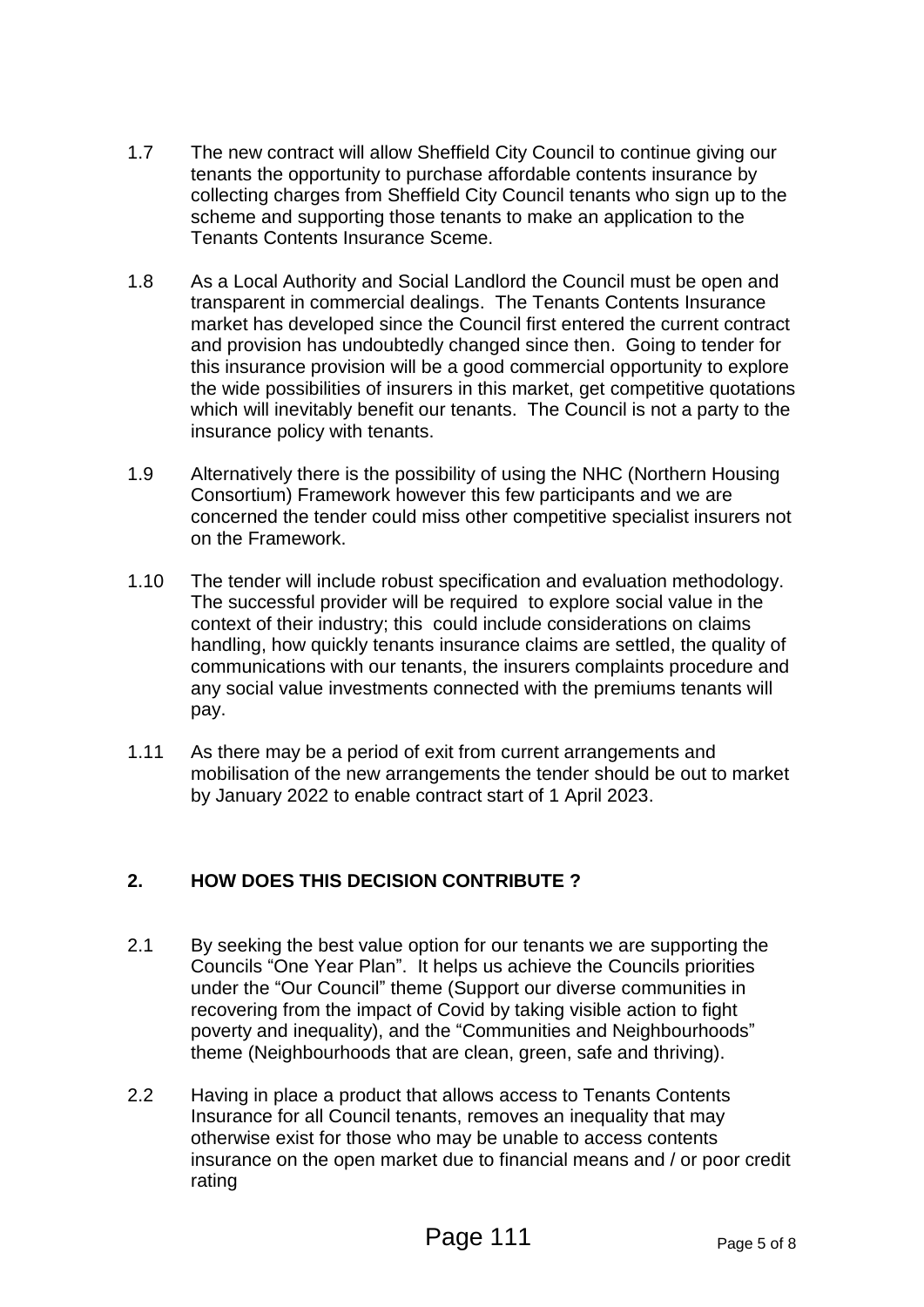2.3 Having a product that offers at least the benefits that the current product offers, such as zero excess, replacement on a new for old basis, accidental damage as standard, replacement locks and keys, will help our tenants become financially resilient and reduce the impact on their home should they be unable to pay their rent in the event of a crisis. Many of our tenants do not have savings and would be unable to meet their current financial obligations in such event as a fire or flood.

# **3. HAS THERE BEEN ANY CONSULTATION?**

3.1 At this point we have not consulted with tenants. However, as part of the tender process, we would like to involve tenant representatives in the evaluation of tender applications and involve them in the decision making process.

#### **4. RISK ANALYSIS AND IMPLICATIONS OF THE DECISION**

- 4.1 Equality of Opportunity Implications
- 4.1.1 Positive Removes inequality that currently exists on the open market for tenants sourcing contents insurance
- 4.2 Financial and Commercial Implications
- 4.2.1 This contract would not cost SCC, nor would it bring in an income. As part of the contract SCC would agree a commission amount to cover the administration of the product. There may be commercial implications if we do not go out to tender the open market for a contract that gives exclusivity to SCC tenants. The value of the contract will depend on uptake, but based on the current number of tenants with Tenants Contents Insurance at the rates they currently have it, the contract over three years would be valued over £1.1 million.

#### 4.3 Legal Implications

4.3.1 There is no legal duty on the council to provide Tenants Contents Insurance Service. The Council can choose to have this scheme and may do so using powers under the Localism Act 2011 which gives local authorities a "general power of competence" that allows them to do anything that an individual can do as long as the proposed action is not specifically prohibited.

The Council's proposed actions under this report are not prohibited by law, notably there is no prohibition to Council making this scheme available to tenants, informing tenants of the Scheme or assisting them with completing policy forms. The Council is not undertaking Regulated Activities under the Financial Services and Market Act 2000 (Regulated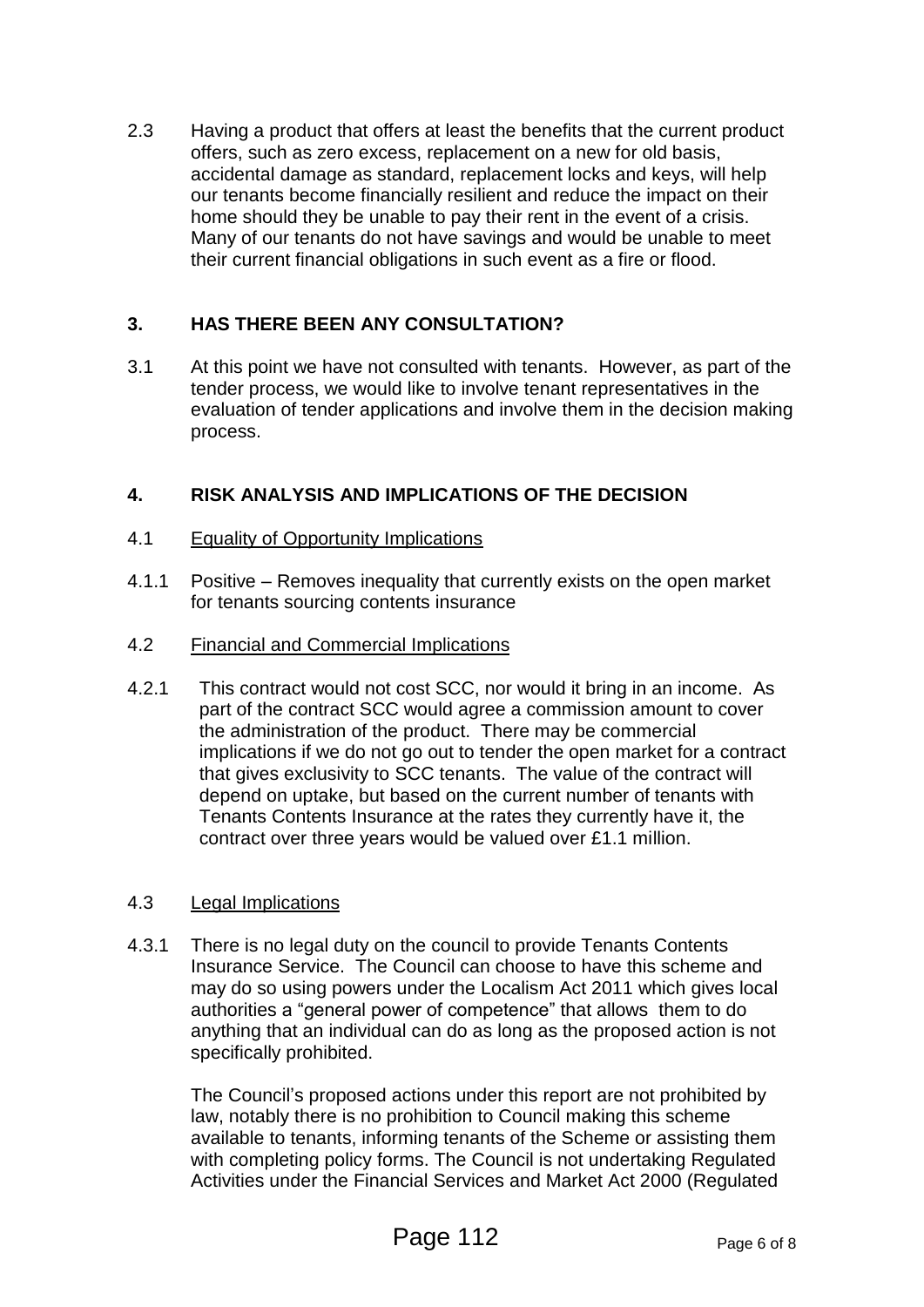Activities) Order 2001.

These proposals involve the insurance broker contracting with the council under terms that require careful consideration, further the Broker and their recommended insurance provider must be regulated by the Financial Conduct Authority.

These arrangements may cause the Council to undertake "data processing" for the provider as described under the UK – General Data Protection Regulations 2018 (UK-GDPR). If so, the Council must comply with UK-GDPR data processing obligations and Data Processing agreements the Council may have agreed.

The total amount payable by tenants as premiums is likely to exceed the threshold set in the Public Contracts Regulations 2015, therefore the procurement and contract award should comply with those regulations.

Further, the process and contract award must comply with the Council's Constitution and in particular its Contracts Standing Orders.

#### 4.4 Other Implications

4.4.1 There would be an implication on Commercial Services who would manage the tender process

# **5. ALTERNATIVE OPTIONS CONSIDERED**

- 5.1 The other options considered and discounted are
	- To end the tenants contents insurance offer via SCC on 31 March 2022 when the contract with AON and Aviva ends. As at 1 February 2022 this would leave 3989 SCC tenants without a Tenants Contents Insurance offer and they would have to source an alternative product
	- To recontract with the incumbent AON and Aviva. This would mean no market testing and we would not be sure we are offering the best product for SCC tenants. We would also not be offering a commercial opportunity to all providers on the market. This would contravene SCC regulations
	- To use a framework provider to secure a product. However the only framework providers at the moment are sole product frameworks and would not allow our incumbent or other providers to be involved in the tender process

# **6. REASONS FOR RECOMMENDATIONS**

6.1 We recommend SCC go out to full tender to ensure we test the full